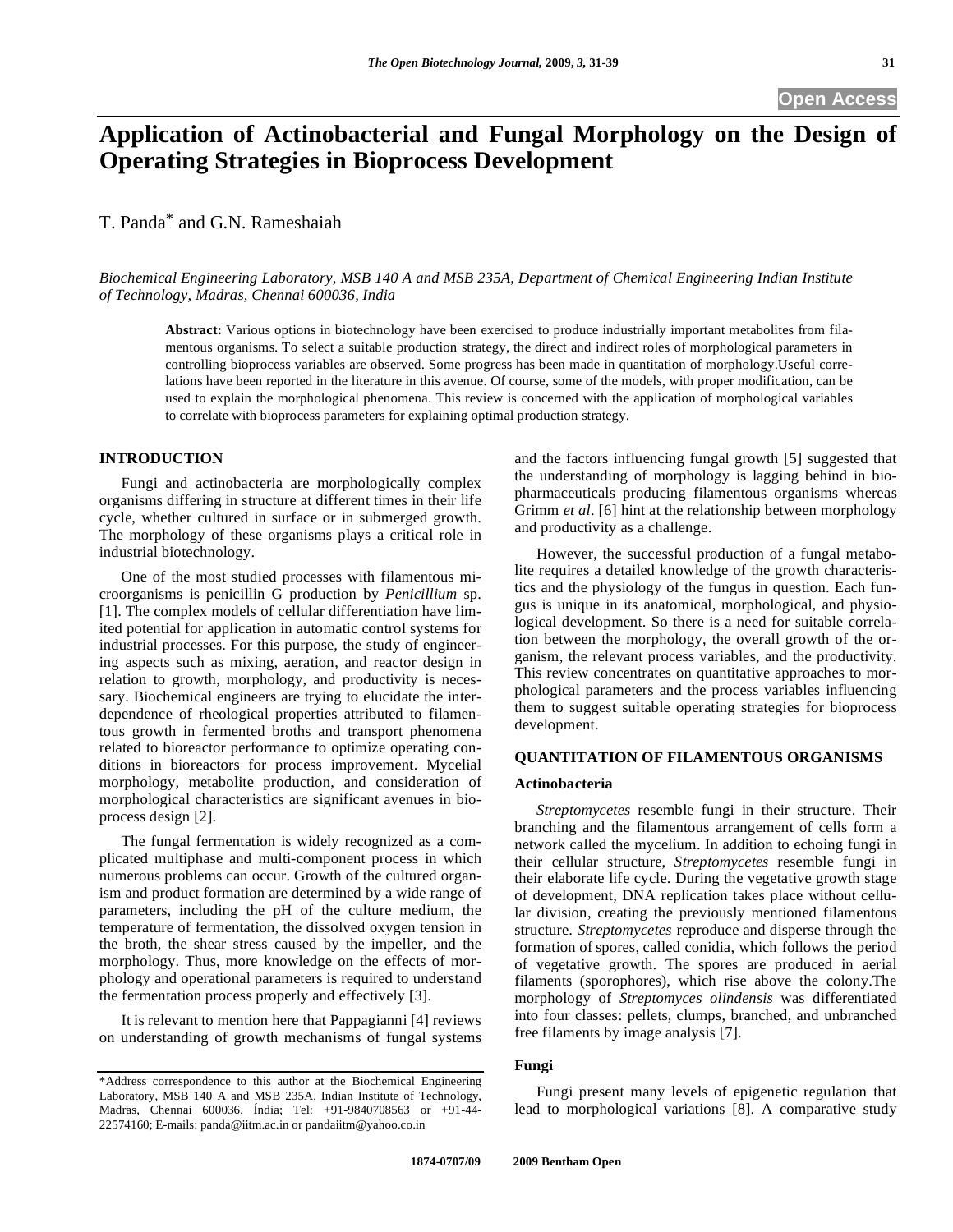reveals various methods of cell disintegration with reference to efficacy [9] as a wide range of morphological differences exists within the large group of filamentous fungi (Fig. **1**) to evaluate morphological parameters. To quantify such variation, one might look for the estimation of various parameters related to the morphology that might be correlated to process parameters.

# **PARAMETERS INVOLVED IN FUNGAL MOR-PHOLOGY**

 Morphology is quantified by the estimation of geometrical characteristics of individual filamentous mycelia represented as hyphae, and spherical colonies called pellets (cf. Table **1**). One needs to obtain the exact mechanism of pellet formatiom.

 Hyphal geometry can be understood by the values of main hyphal length, equivalent hyphal length, mean hyphal growth unit, 'hair length', total hyphal length, hyphal fragmentation rate, average number of branch points, hyphal diameter, effective mean dimensionless length, branching frequency, total number of tips, number density formation, tip extension rate, hyphal polarity, ramification, angle of branching, and direction of branching. The derived parameters are morphology factor (length to diameter ratio of mycelial particles) and ratio of freely dispersed mycelia to pellets.

 For pellets, number of pellets, pellets diameter, compactness of pellets, pellet volume fraction, average pellet mean size, roughness of elements, mean projected area of clumps, mean core convex area, mean core area, core circularity, and fullness of annular region are required as morphological parameters to understand the complex mycelial structure. However, direction of branching of freely suspended mycelia and compactness of the pellets are difficult to evaluate experimentally during production.

#### **Hyphal Growth (Individual Filamentous Mycelia)**

 Hyphal growth rate, tip formation rate, tip extension rate, and branch formation rate were measured in *Mortierella* 



# **Fungal morphology**

**Fig. (1).** Schematic representation of fungal morphology.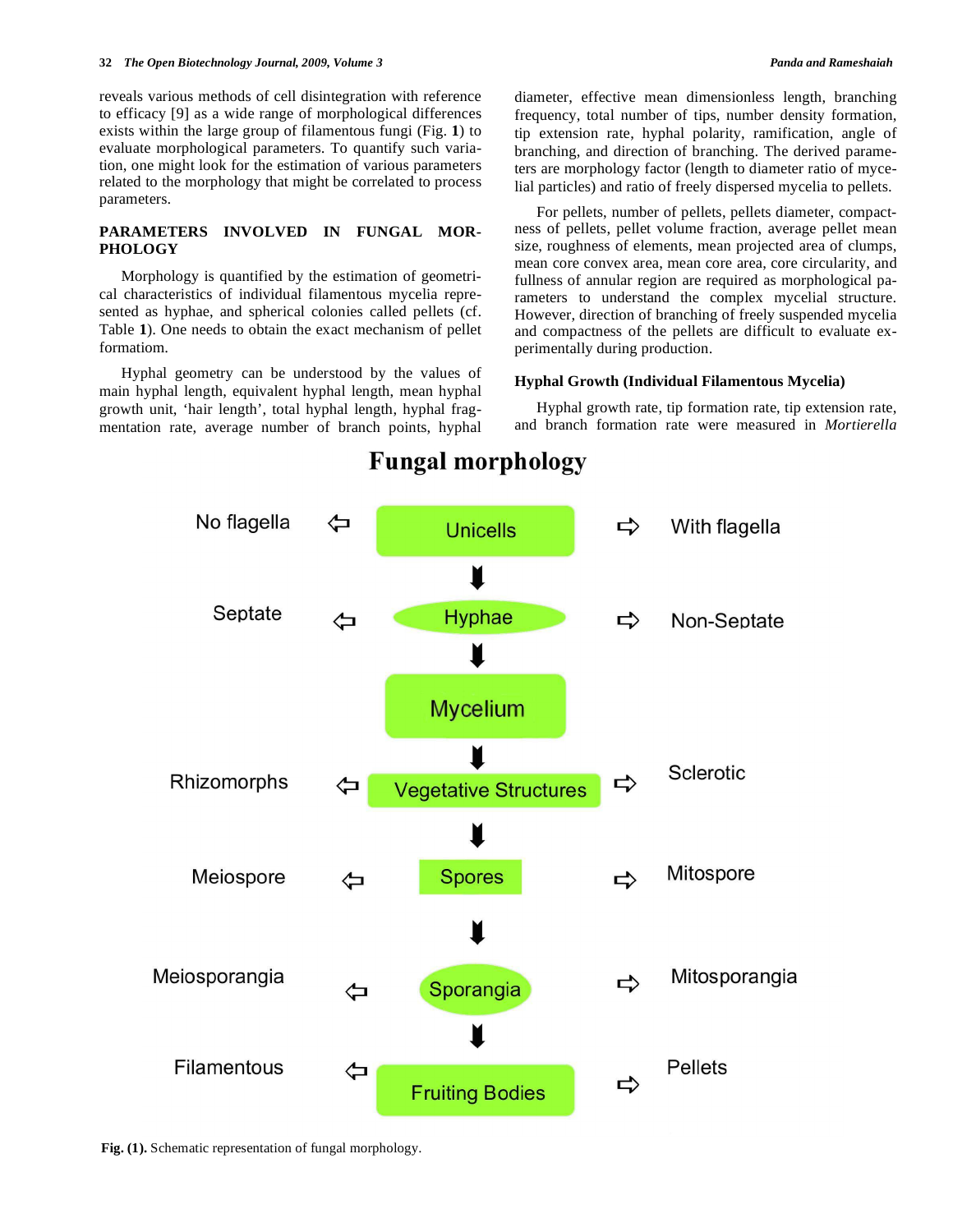# **Table 1. Parameters Involved in Quantification of Actinobacterial and Fungal Morphology, Correlation to Process Variables and Probable Production Strategy**

| Organism                | <b>Fermenter Capacity</b><br>and Mode of<br>Operation | <b>Parameter Studied</b>                                                                                                                                        | <b>Correlation Between</b><br><b>Mycelial Parameter</b><br>and Process Parameter                                                                                          | <b>Process Strategy</b>                                                                                                                                                                                                                    | Reference*                                                                  |
|-------------------------|-------------------------------------------------------|-----------------------------------------------------------------------------------------------------------------------------------------------------------------|---------------------------------------------------------------------------------------------------------------------------------------------------------------------------|--------------------------------------------------------------------------------------------------------------------------------------------------------------------------------------------------------------------------------------------|-----------------------------------------------------------------------------|
| Aspergillus alutaceus   | Petri dish                                            | Hyphal growth rate,<br>hyphal length, branch-<br>ing pattern, hyphal tips,<br>hyphal extension rate                                                             | Ochratoxin production<br>positively correlated to<br>branch density, $\mu$ unal-<br>tered, no mathematical<br>relation                                                    |                                                                                                                                                                                                                                            | Blank et al., Lebensm-<br>Weiss Technol, 31, 210<br>(1998)                  |
| Aspergillus awamori     | 3 L, Batch                                            | Hairy length of pellets<br>at different intensities.<br>pellet size, pellet<br>porosity                                                                         | DOT no effect on myce-<br>lial fraction, porosity and<br>pellet size inversely<br>related to DOT<br>Quantitative analysis, no<br>mathematical relation to<br>productivity |                                                                                                                                                                                                                                            | Cui et al., Biotechnol<br>Bioeng, 57, 409 (1998)                            |
| a) Aspergillus nidulans | 2 L, Erlenmeyer flask                                 | Frequency of hyphae,<br>% conidia with germ<br>tubes                                                                                                            |                                                                                                                                                                           |                                                                                                                                                                                                                                            | Rosenberger and Kessel, J<br>Bacteriol, 94, 1464 (1967)                     |
| b)                      | Agar plates                                           | Hyphal elongation                                                                                                                                               |                                                                                                                                                                           |                                                                                                                                                                                                                                            | Riquelme et al., Proto-<br>plasma, 222, 211 (2003)                          |
| a) Aspergillus niger    | 6 L                                                   | Equivalent pellet<br>diameter, clump<br>roughness                                                                                                               | Quantitative analysis                                                                                                                                                     | Dispersed mycelia for<br>high productivity but<br>causes poor mixing                                                                                                                                                                       | Paul et al., Biochem Eng J,<br>3, 121 (1999)                                |
| b)                      | 8 L, Batch, Fed batch,                                | % vacuolated vol. of<br>filaments, mean diame-<br>ter of filaments, mean<br>length of filaments                                                                 | No mathematical treat-<br>ment                                                                                                                                            | % vacuolated fila-<br>ments more in fed<br>batch at low reactant<br>level lower portion of<br>vacuoles posses<br>higher $\mu$ and higher<br>proportion of shorter<br>filament having<br>higher specific<br>production rate in fed<br>batch | Pappagianni, Process<br>Biochem, 35, 359 (1999)                             |
| c)                      | 6 L, Batch                                            | Mean pellet convex<br>area, Mean core convex<br>area, mean pellet<br>equivalent diameter,<br>Mean core area, core<br>circularity, fullness of<br>annular region |                                                                                                                                                                           | Partial solution to<br>scale up                                                                                                                                                                                                            | Priede et al., Food Technol<br>Biotechnol, 40, 57 (2002)                    |
| Aspergillus oryzae      | 6 L; Batch                                            | Hyphal tip activity,<br>mean total hyphal<br>length, mean projected<br>area, number of tip per<br>hypha.                                                        | Quantitation                                                                                                                                                              | Agitation intensity to<br>be manipulated to<br>meet DOT, bulk<br>mixing, broth rheol-<br>ogy, mycelial mor-<br>phology                                                                                                                     | Amanullah et al., Biotech-<br>nol Bioeng, 62, 434 (1999);<br>77, 815 (2002) |
| Aspergillus oryzae      | $80 \text{ m}^3$ batch                                | Equivalent hyphal<br>length, total number of<br>tips, average number of<br>branch points, frag-<br>mentation rate                                               |                                                                                                                                                                           |                                                                                                                                                                                                                                            | Li et al., Biotechnol Bio-<br>eng, 77, 60 (2002)                            |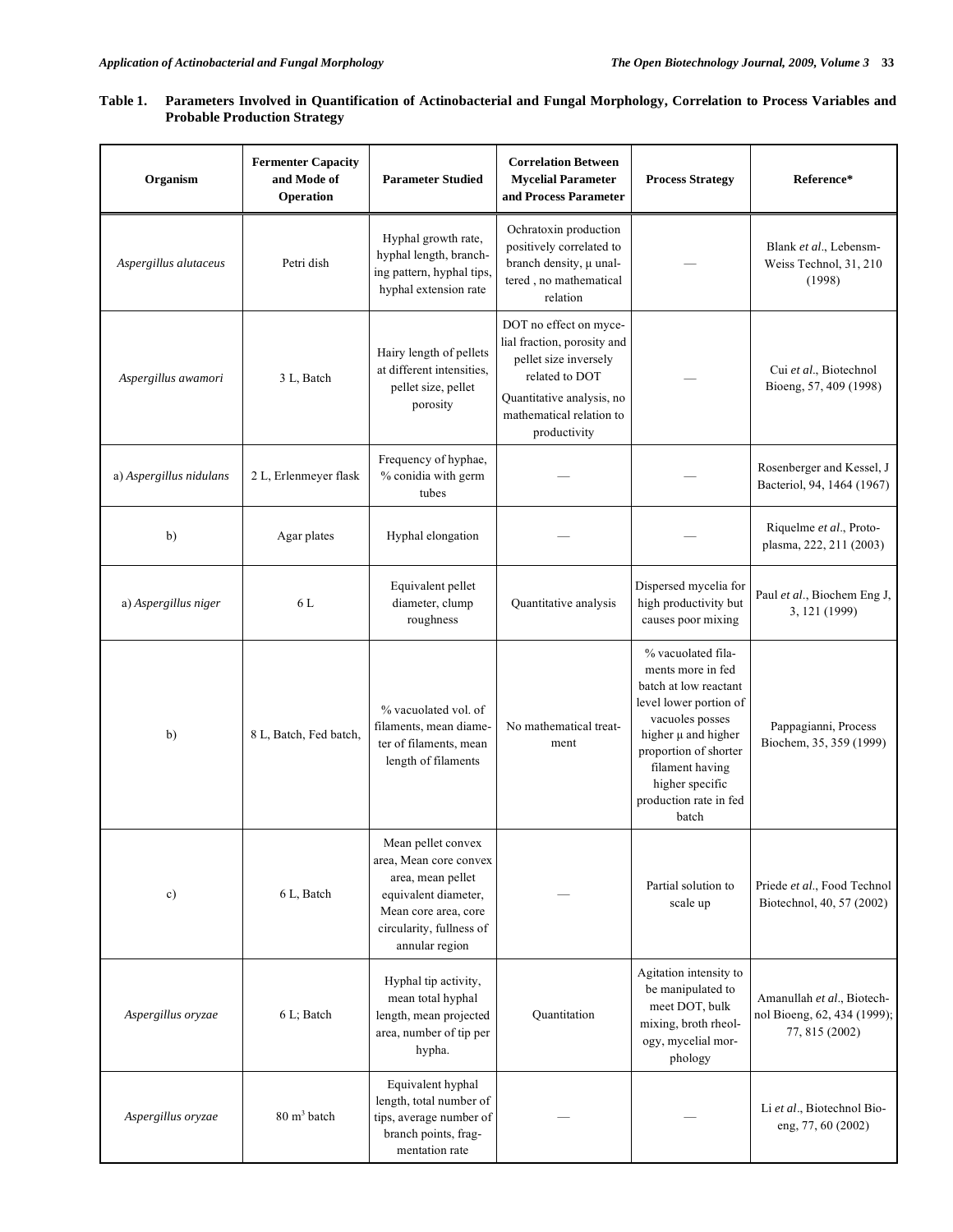#### **(Table 1) contd….**

| Organism                                                                | <b>Fermenter Capacity</b><br>and Mode of<br>Operation | <b>Parameter Studied</b>                                                                                                                                                      | <b>Correlation Between</b><br><b>Mycelial Parameter</b><br>and Process Parameter                  | <b>Process Strategy</b>                                                                  | Reference*                                                       |
|-------------------------------------------------------------------------|-------------------------------------------------------|-------------------------------------------------------------------------------------------------------------------------------------------------------------------------------|---------------------------------------------------------------------------------------------------|------------------------------------------------------------------------------------------|------------------------------------------------------------------|
| Blakeslia trispora                                                      | 250 mL Erlenmeyer<br>flask                            | Microscopic view, no<br>measurement                                                                                                                                           | No                                                                                                | Dispersed growth in<br>batch associated with<br>increased<br>$\beta$ -carotene synthesis | Jeong et al., Current Mi-<br>crobiol 42, 225 (2001)              |
| Cephalosporium<br>acremonium                                            | 500 mL Erlenmeyer<br>flask                            | Hyphae, orthospores,<br>conidia, germlings                                                                                                                                    |                                                                                                   |                                                                                          | Nash and Huber, Appl<br>Microbiol, 22, 6 (1971)                  |
| Fusarium moniliforme                                                    | 6 L; Batch                                            | Main Hyphal length,<br>Total hyphal length,<br>Hyphal width, hyphal<br>growth unit, Hyphal<br>growth volume, Myce-<br>lial clump perimeter,<br>projected area, rough-<br>ness | Quantitation                                                                                      | Generation of longer<br>and thinner hyphae<br>for better productivity                    | Priede et al., Biotechnol<br>Bioeng, 48, 266 (1995)              |
| a) Neurospora crassa                                                    | $0.5$ L; Batch                                        | Ultrastructural studies<br>of hyphae                                                                                                                                          |                                                                                                   |                                                                                          | Lowry et al., J Bacteriol,<br>94, 1757 (1967)                    |
| b)                                                                      | Hollow glass tube<br>for growth                       | Mycelial elongation,<br>hyphal tip, nuclei                                                                                                                                    |                                                                                                   |                                                                                          | Selier et al., EMBO J 16,<br>3025 (1997)                         |
| a) Penicillium chrysogenum                                              | $0.5$ L to 2 L; Batch                                 | Pellets and filaments.<br>hyphal and pellet<br>diameter                                                                                                                       |                                                                                                   |                                                                                          | Liu and Yu, Biotechnol<br>Bioeng, 42, 777 (1993)                 |
| b)                                                                      | 2 L to 100 L; Batch                                   | Effective hyphal<br>length,<br>hyphal growth unit,<br>total hyphal length,<br>number of branches                                                                              | Apparent qualitative<br>correlation exists be-<br>tween hyphal length and<br>penicillin synthesis |                                                                                          | Smith et al., Biotechnol<br>Bioeng, 35, 1011 (1990)              |
| $\circ$ )                                                               | 2 L to 75 L;<br>Continuous, fed batch                 | Mean total hyphal<br>length and mean pro-<br>jected area., P/VL                                                                                                               |                                                                                                   |                                                                                          | Jüsten et al., Biotechnol<br>Bioeng, 52, 672 (1996)              |
| d)                                                                      | Chemostat                                             | Hyphal growth unit,<br>hyphal branching<br>frequency                                                                                                                          | Empirical relation be-<br>tween specific growth<br>and hyphal branching                           |                                                                                          | Morrison and Righelato, J<br>Gen Microbiol, 81, 517<br>(1974)    |
| Phytophthora parasitica,<br>Neurospora crassa,<br>Schizophyllum commune |                                                       | Hyphal growth                                                                                                                                                                 |                                                                                                   |                                                                                          | Hunsley and Burnett, J Gen<br>Microbiol, 62, 203 (1970)          |
| Streptomyces griseus                                                    | 6 L; Continuous                                       | Mycelial clump area,<br>perimeter, compact-<br>ness, roughness                                                                                                                |                                                                                                   |                                                                                          | Obert et al., J Bacteriol,<br>172, 1180 (1990)                   |
| Streptomyces clavuligerus                                               | 7 L; Batch, fed batch                                 | Main hyphal length,<br>total hyphal length,<br>number of tips, hyphal<br>growth unit,                                                                                         |                                                                                                   |                                                                                          | Belmar-Beiny and Thomas,<br>Biotechnol Bioeng, 37, 456<br>(1991) |
| Thielaviopsis basicola                                                  | Batch                                                 | Hyphal length, diame-<br>ter, degree of branching                                                                                                                             |                                                                                                   |                                                                                          | Hood and Shew, Mycolo-<br>gia, 89, 793 (1997)                    |
| Trichoderma harzianum,<br>Fusarium culmorum                             | Batch                                                 | Fragment length                                                                                                                                                               |                                                                                                   |                                                                                          | Cheetham et al., J<br>Microbiol Methods, 21,<br>113 (1995)       |

\* For space limitation, details of references are not given in reference list.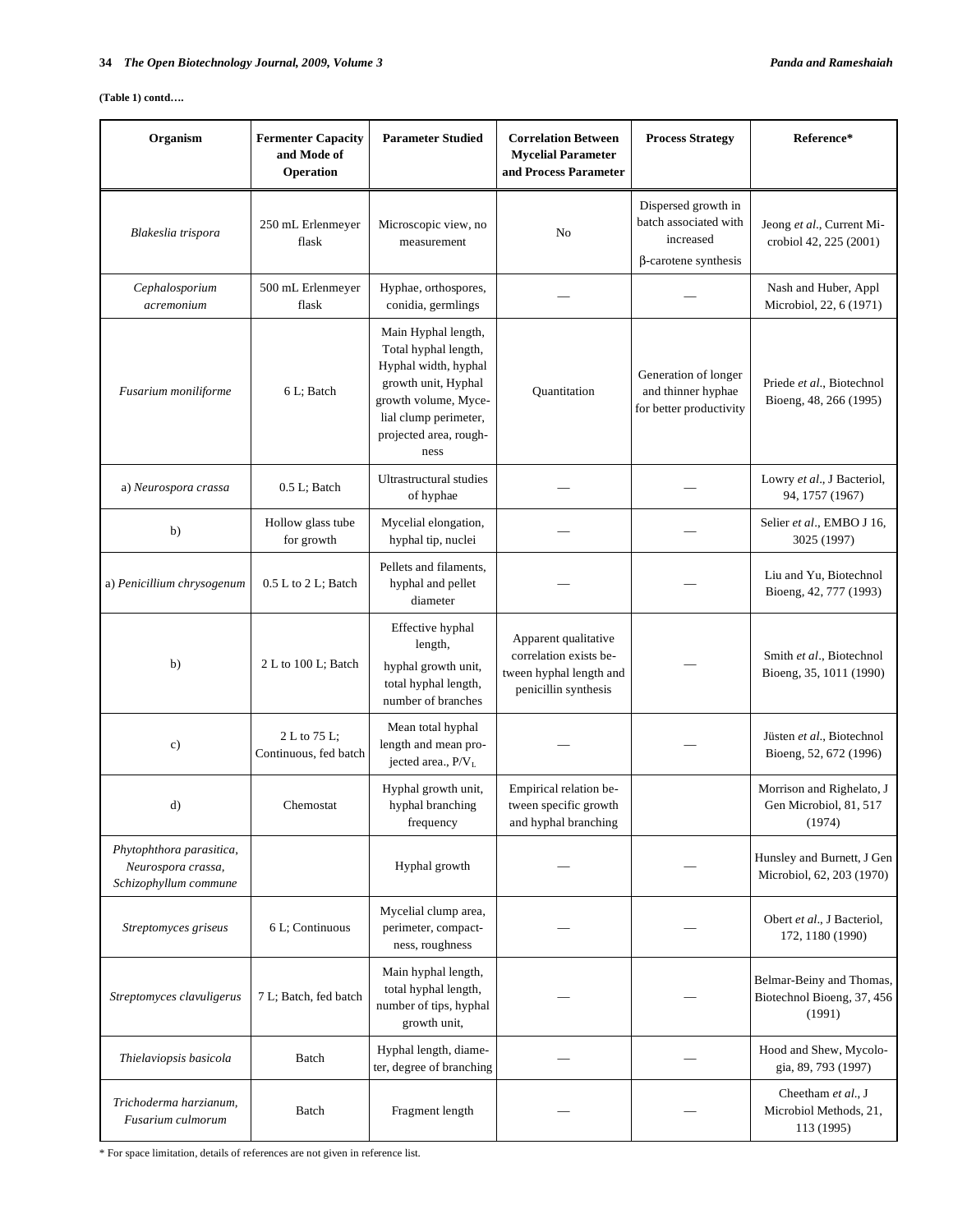*alpina* growing on 25 different combinations of carbon and nitrogen concentrations using a flow-through chamber. Experimental conditions were developed such as various nutrient concentrations having five defined C/N ratios to examine hyphal morphology*.* This system can be used to evaluate both morphological development and morphological parameters [10]. Chitinase and  $\beta$ -1,3-glucanase were used to study hyphal *in vitro* growth of *Glomus mosseae.* Chitinase applied to the hyphal tip inhibits hyphal extension and lysis of apex and alterations in the growth pattern. Chitinase or glucanase does not show any effect when applied to any part of the hyphae. The effect was similar to that of chitinase when both enzymes were applied to the hyphal tip [11]. Branching frequency in *Acremonium* sp. grown in batch culture may be shear-sensitive and branches more frequently as shear rate increases [12]. The synchrony of nuclear replication in individual and multinucleate hyphae of *Aspergillus nidulans* are reported. Protoplasmic organization of hyphal tips among fungi has been observed in vesicles and spitzenkörper.

 The spitzenkörper is found in elongating hyphal tip of higher fungi. In this study, a possible relation between process of cell cycle and branching was studied by testing the effect of a nuclei distribution, mutation, cell cycle inhibitors, and conditional cell cycle mutations in combination with tipgrowth inhibitors and varying substrate concentrations on branch initiation. Formation of branches was blocked after inhibition of nuclear division, which was not caused by a reduced growth rate [13]. The hyphal length of *Penicillium chrysogenum* during penicillin synthesis decreased at high agitation rate. Hyphal fragmentation occurred probably by both shaving-off the external clump hyphae and breakage of free hyphae. On the contrary, long and ramified hypha possess more interaction with substrate, causing higher enzyme yield [14]. Using a population model, the morphological data were analyzed in the literature. It appears that the fragmentation is the dominant process in fed-batch fermentations (Table **1**).

#### **Pellets**

 The effect of fungal pellet size on the high yield of destruxin B by *Metarhizium anisopliae* led to a pellet of 2 mm diameter being the most suitable size for higher yield [15]. The influence of metal ions on pellet morphology and polygalacturonase synthesis by *Aspergillus niger* have been reported by Couri *et al*. [16]. The influence of modifications of the environmental conditions is observed on the growth of *A. niger* in terms of hyphal morphological patterns in pellets. A comparative study of the results obtained from shake-flask and bioreactor cultures showed that the intra- and extracellular catalase production was related neither to the fungal biomass nor to the size of the pellet. However, this production may be directly related to the external layer of the pellet and precisely to the morphology of the hyphae in this region [17]. The effect of the application of a pulsing flow to fluidized-bed bioreactors to control pellet morphology of *A. niger* and *Phanerochaete chrysosporium* are available in the literature [18]. In fermentation by periodical bleed feed operation, the decreased yield is most significant as biomass morphology changes from filamentous to pellet form [19]. The best maintenance of biotransformation capacity of pellets for a

given media composition and cultivation conditions needs attention. During the change in morphology, when fluffy loose pellets were formed, the antibiotic production was high. This is contradictory to pectinase production [20]. The pellet morphology depends on inoculum level, genetic factors, medium composition, presence of surfactants, shear forces etc.

 Studies on actinomycetes and fungi showed that the mass transfer, oxygen, nitrogen, phosphate limitations, and shear stresses are important process parameters during biosynthesis [21]. The control and regulation of hyphal growth and pellet size are of great importance [22]. Hence, a few important variables are referred here.

#### **Important Process Parameters**

## *Dissolved Oxygen*

 To study the effects of dissolved oxygen tension (DOT) on the morphology and growth kinetics of *A. nidulans*, a continuous-flow cultures has been used. In glucose limited continuous-flow cultures of *A. nidulans,* the mean length of hyphal segments and the degree of branching were reported to be independent of the DOT [23]. Study on the effect of low  $oxygen$  concentrations on growth and  $\alpha$ -amylase production of *Aspergillus oryzae* in model solid state fermentations systems was reported by Rahardjo *et al*. [24]. During on-line rheology measurements and control in fungal fermentations, the viscosity of the broth was controlled by dilutions alone or dilutions in combination with growth control. Factors influencing the rheological properties of broth are biomass concentration, specific growth rate, mixing qualities (impeller speed and working volume), and the dissolved oxygen concentration [23]. Intensive agitation has altered the morphology of *Penicillium janthinellum* and an increase in oxygen concentration decreases activity of xylanase [25]. Pecinase from *Aspergillus sojae* and viscosity are higher at higher DOT with increased number of small-sized pellets [20].

# *Effect of Medium Composition*

 New versions of Monod-type growth relations were used in the morphometric evaluation of the specific growth rate of *A. niger* grown on agar plates at high glucose levels [26]. A qualitative method is available for comparative study between agar plate and solid-state culture to understand their physiological differences [26]. Studies in conventional batch culture have confirmed that the initial glucose concentration in the fermentation medium affects citric acid production by *A. niger* and the fungal morphology [27]. Time profiles of morphological parameters, viz., mean perimeter of clump, mean length of filament, mean diameter of filaments, and mean diameter of vacuoles, have been used to establish a relationship between vacuolation, fragmentation, and product formation under various agitation conditions and glucose levels [27]. The influence of carbon source and aeration rate on red pigment production in *Paecilomyces sinclairii* has been characterized with the aid of mycelial morphology and broth rheology [28]. The mycelial morphology of the *Ashbya gossypii* culture with mineral support is different from that of the cultures without support, which enables the accumulation of intracellular riboflavin. In the presence of mineral support, mycelia may be stable and the riboflavin production period may be extended [29].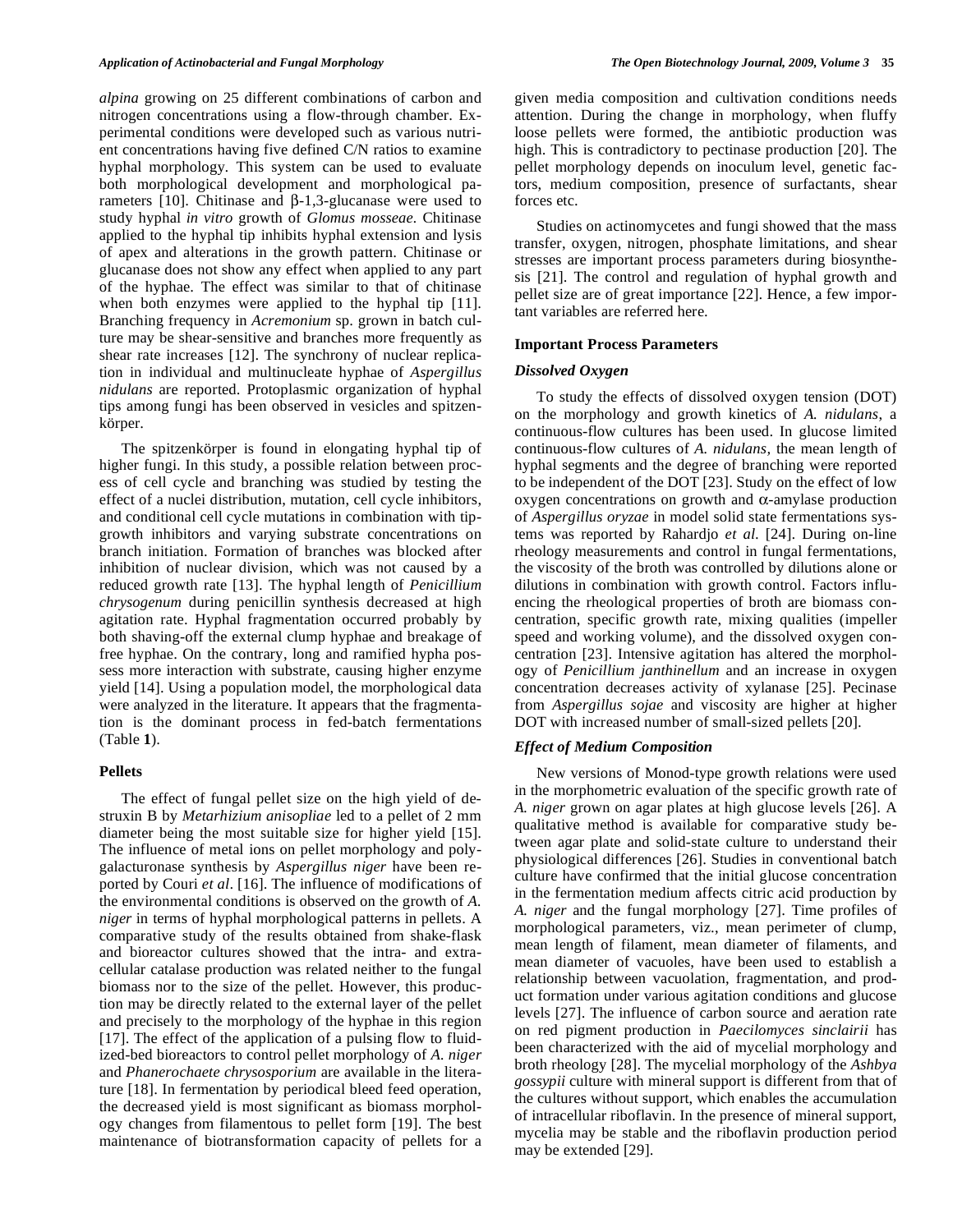Enzyme activity and fungal morphology were investigated using various concentrations of phosphate for the production of xylanase by *Aspergillus awamori* on synthetic medium in shake-flask cultures. Mycelia and small pellets produce higher enzyme productivity than large pellets.

# *Effect of Elicitors*

 The effects of elicitors on *P. chrysogenum* morphology was established with the help of image analysis. A considerable increase in spore numbers was observed in all mannan oligosaccharide-supplemented stirred-tank reactor cultures. When oligosaccharide elicitors have been added to liquid cultures of *P. chrysogenum*, an increase in tip numbers and clump size was observed. Probable understanding of the mechanism of elicitation will facilitate further application in different bio-industries [30].

## *Effect of pH*

 The assessment of microbody luminal pH (between 7 and 7.5) in *P. chrysogenum* is compatible with the enzymes localized in organelles involved in penicillin biosynthesis [31]. Pilot-scale studies were performed to determine the impact of dissolved oxygen, temperature, pH, and carbon dioxide on the process for the scale-up of fungal fermentation for the production of pneumocandins. The effect of substrate pH determines the growth rate of the fungus and proliferation of the fungus in medium. This gives vital information for determining the subculture frequency and for designing substrate parameters for nursery/plantation programs [32].

## *Effect of Agitation Intensity*

 Qualitative relationship between agitation levels and medium viscosity has been observed in phytase production and *A. niger* morphology in submerged and solid-state cultures. Fungal morphology was greatly influenced by agitation with the morphological forms of small pellets and entangled mycelia predominating at low agitation, while the free filamentous form was obtained at 300 rpm. The morphological change in pellets is a good indicator for identifying the cell activity for exo-biopolymer production under agitated conditions [10].

 Much information is available on mean projected area, mean total hyphal length, number of tips, mean total length, and many facets of hyphal morphogenesis, but precise understanding of the structural, biochemical, and genetic basis of apical growth remain unanswered so far. There is no correlation between agitation intensity on mycelial morphology and recombinant protein production in chemostat and fedbatch cultures. The dependence of mycelial morphology on type of impeller (Rushton-type impellers and pipe spargers) and agitation intensity has been observed in a chemostat culture of *A. oryzae* (Table **1**). The mechanical properties of the filamentous fungi cell wall increased during the deceleration phase and resulted in higher resistance of the mycelia in the shear-dominant environment in the bioreactor. Higher agitation rates increase the oxygen transfer rate and bulk mixing without significant mechanical damage or loss of enzyme productivity. The mean convex perimeter of clumps should be within the threshold value to achieve increased production. The fragmentation of filamentous fungal hyphae depends on two phenomena: hydrodynamic stresses leading to hyphal breakage and hyphal tensile strength for resisting breakage. Agitation induced mycelial fragmentation of *A. oryzae* have been studied considering morphological (equivalent hyphal length) and hydrodynamic variables (specific power input and kinematic viscocity). Turbulent hydrodynamic theory was used for developing correlations (Table **1**) that allowed experimental data of morphology and hydrodynamics to be used to estimate relative tensile strength of filamentous fungi.

 The overall economic decision on the use of correct forms of morphology may be constrained by the design of the fermenters [33]. Studies clearly demonstrate that morphology is an important factor in determining the overall performance of citric acid production processes [34]. A special bioreactor design is required to provide mycelial and other producers sensitive to deformation forces with mixed cultivation conditions. Axial mixing systems are promising in this context. This can be a tool for scale-up and scaledown in geometrically dissimilar systems [35].

 The relation between morphological parameters and specific growth rate of organism is established for specific bioreactions [24]. The study was used to assess filamentous fungal morphology and fragmentation behavior in largescale fedbatch fungal fermentations. To accomplish this, large-scale *A. oryzae* fermentations used for the production of a recombinant enzyme were carried out at two different impeller power levels. The efficient production of lactic acid by the filamentous fungus *Rhizopus arrhizus* in a stirred tank reactor requires a floating biomass with filamentous or pellet morphology [19].

 Optimal conditions required for the mycelial growth of *Aspergillus cinnamonea* in a submerged shake flask cultures were determined to understand the relationship between parameters involved in enzyme production and fungal morphology and their dependence on cultivation conditions [36].

## **MODELING IN FUNGAL MORPHOLOGY**

 A mathematical model for apical growth, septation, and branching of mycelial microorganisms consists of two parts: the deterministic (hyphal tip growth and septation) and the stochastic (mycelial branching, direction of tip growth). These models describe morphological development of mycelia up to the formation of pellets. Two mathematical models presented simulation of the single microbial pellet growth of *P. chrysogenum* [37]. Various empirical correlations (Table **1**) from a single-hyphal model were employed to accomplish the highest possible correspondence to the layer model. Three-dimensional growth of a fungus has been simulated, based on a model for the evolution of microscopic morphology of *Trichoderma reesei.* From this simulation, it is possible to extend a model describing the kinetics of hyphal extension and stochastic branching to three dimensions. This model could be used to simulate the formation of a pellet from one or more spores [38]. A population model has been used to analyze single hyphal growth and fragmentation in submerged cultures. To find the solutions for population models, Monte Carlo simulation is compared with a discretization method and is observed to be faster than the Monte Carlo simulation method. A number of measurements of total hyphal length and the number of tips revealed that it is possible to distinguish the four models used in the analysis ( cf. Table **2**). *Penicillium camembertii* cultivated on a solid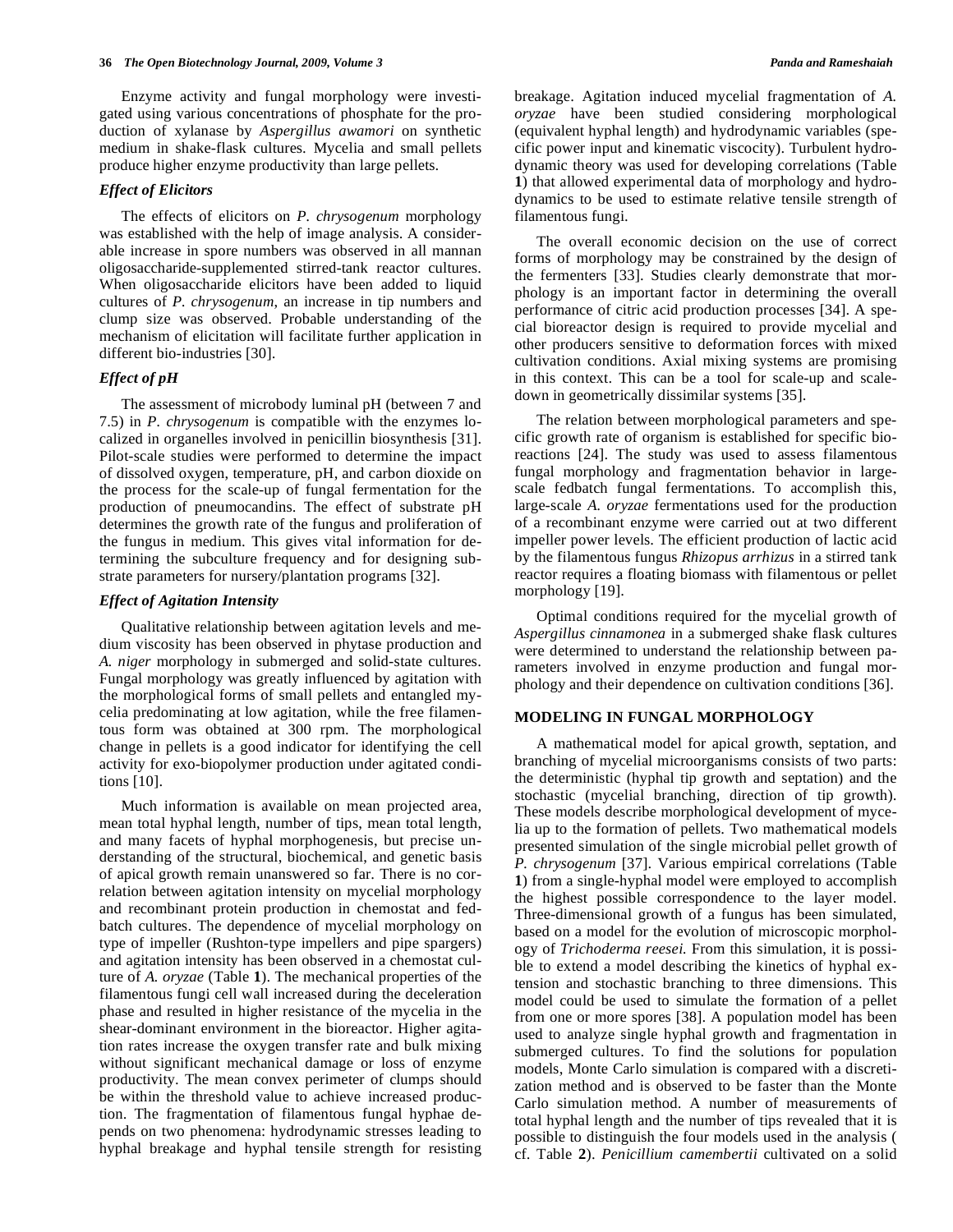# **Table 2. Models for Mycelial Morphology**

| Organism                                                | <b>Expression for Growth Rate</b>                                                                                                                                                                                                                                                                                                                                                                                                                                                                                                                                        | <b>Parameters</b>                                                                                                                                                                                                                                           | Reference                                                       |
|---------------------------------------------------------|--------------------------------------------------------------------------------------------------------------------------------------------------------------------------------------------------------------------------------------------------------------------------------------------------------------------------------------------------------------------------------------------------------------------------------------------------------------------------------------------------------------------------------------------------------------------------|-------------------------------------------------------------------------------------------------------------------------------------------------------------------------------------------------------------------------------------------------------------|-----------------------------------------------------------------|
| Aspergillus nidulans                                    | $\mu_x = (2 \ln 2) \overline{u}_r / \overline{\gamma} L_{av}, \overline{\gamma} = \frac{\overline{N}_s}{\overline{N}}$<br>$\overline{\mathcal{U}}_r$ = average velocity of hyphal tip extension<br>$\overline{N}_{s}$ = average number of segments<br>$\overline{N}_{t}$ = number of tips<br>$\mu_x = \mu_{\text{max}} \frac{(X+X_c)}{2X} \left[ 1 - \left( \frac{X}{X_m} \right)^n \right]$<br>$X_n$ = max. biomass,<br>$X_c$ = critical biomass                                                                                                                        | Microscopic and Macroscopic parame-<br>ters, no relation to productivity sug-<br>gested, correlation between hyphal<br>geometry and $\mu$ available                                                                                                         | Viniegra- González<br>Biotechnol Bioeng, 42,<br>1(1993)         |
| Aspergillus oryzae i)                                   | $\sigma_{\rm h} = \tau_{\rm s} \ln (F / g_{\rm frag}) + \tau_{\rm s} \ln k_2$<br>$k_{\text{frag}} = c$ ( $\rho$ / N <sub>web</sub> d <sub>0</sub> w ) <sup>0.5</sup> N <sup>1.75</sup> D <sub>1</sub> <sup>0.5</sup> ( v/ $\sigma_h^2$ ) <sup>0.25</sup>                                                                                                                                                                                                                                                                                                                 | $\sigma_{h}$ = Hyphal tensile strength<br>Hyphal fragmentation rate with hydro-<br>dynamic variables                                                                                                                                                        | Li et al. Biotechnol<br>Bioeng, 77, 60 (2002)                   |
| $\overline{11}$                                         | $L_{\text{e ave}} = [ (n_{\text{ave}} + 1) / 2 n_{\text{ave}} ] / (L_{\text{t ave}} - L_{\text{tin}} )$<br>d $L_{\text{e.avg}}$ / dt = $k_{\text{frac}}$ ( $L_{\text{e.avg}}$ - $L_{\text{e. eq}}$ )<br>$d A_{avg} / dt = k_{frag}(A_{avg} - A_{eq})$<br>$d L_{t,avg}/dt = n_{avg} q_{tip} - q_{frag} L_{t,avg}$<br>$d$ n <sub>ave</sub> / $dt = q_{\text{bran}} - q_{\text{frac}} n_{\text{ave}}$<br>$q_{frag} = (1/L_{e, avg}) (d L_{e, avg}/ dt)$<br>$q_{\text{bran}} = k_{\text{bran}} L_{t_{\text{.ave}}}$<br>$q_{tip} = (k_{tip} L_{t, avg}) / (K_t + L_{t, avg})$ | $L_{e,avg}$ = equivalent hyphal length,<br>$L_{eq}$ = equilibrium hyphal length,<br>$A_{avg}$ = mean projected area,<br>$q_{frag}$ = avg. specific fragmentation rate,<br>$q_{\text{bran}}$ =hyphal branching rate,<br>$q_{tip}$ =hyphal tip extension rate | Li et al. Biotechnol<br>Bioeng, 70, 300 (2000)                  |
| Fungi in general                                        | $K_r = k_2(\sqrt{S_0} - \sqrt{S_i})\sqrt{\sigma_m}$                                                                                                                                                                                                                                                                                                                                                                                                                                                                                                                      | Growth of surface colonies initially<br>developed for bacteria extended to<br>fungi                                                                                                                                                                         | Pirt, Gen Microbiol, 47,<br>181 (1967)                          |
|                                                         | $L_{t, avg} = \left[ \left( \sqrt{k_{tip} k_{bran}} \right) / k_{frag} \right]$<br>$n_{avg}$ = N <sub>t</sub> / e = $k_{brain}$ / $k_{frag}$<br>$l_{e, max} = k_{tensile} d^{3/8} (p_g / V)^{-1/4}$                                                                                                                                                                                                                                                                                                                                                                      | Avg. total hyphal length<br>Avg. number of tips<br>Max. effective length<br>No correlation on to productivity<br>suggested                                                                                                                                  | Krabben et al., Chem<br>Eng Sci, 52, 2641<br>(1997)             |
| Strepotomyces hygroscopicus,<br>Penicillium chrysogenum | $μ = (k_a Z_a + k_s S_s) \frac{S}{S + K_s}$                                                                                                                                                                                                                                                                                                                                                                                                                                                                                                                              | Metamorphosis and growth reactions,<br>No correlation to productivity sug-<br>gested                                                                                                                                                                        | Nielsen, Biotechnol<br>Bioeng, 41, 715 (1993)                   |
| Penicillium chrysogenum i)                              | $\sqrt{\tau} = \sqrt{\tau_0} + K_c \ \sqrt{\gamma}$<br>$\tau_0$ = $\delta C_x^{2.3 - 2.5}$                                                                                                                                                                                                                                                                                                                                                                                                                                                                               | Significance of yield stress: yield stress<br>$= f$ (Morphology factor, mycelial con-<br>centration)                                                                                                                                                        | Liu and Yu, Biotechnol<br>Bioeng, 42, 777 (1993)                |
| $\overline{11}$                                         | $n_R = L_R / (hgu_R)$<br>$L_{R}(t) = L_{R}(t - \Delta t) + \Delta L_{R}^{+}(t) + \Delta L_{R}^{-}(t)$                                                                                                                                                                                                                                                                                                                                                                                                                                                                    | Number of tips<br>Mycelial length                                                                                                                                                                                                                           | Meyerhoff and Bell-<br>gardt, Bioprocess Eng.<br>12, 315 (1995) |
| Trichoderma ressei                                      | $q^i_{\text{ tip}} = k_{\text{tip},1} + k_{\text{tip},2} \left( \left. l_{\text{br}} \right/ l_{\text{br}} + K_{\text{ t}} \right)$                                                                                                                                                                                                                                                                                                                                                                                                                                      | Tip extension rate                                                                                                                                                                                                                                          | Lejeune and Baron,<br>Biotechnol Bioeng,<br>53, 139 (1997)      |

Note: For abbreviations and their units relevant reference may be considered.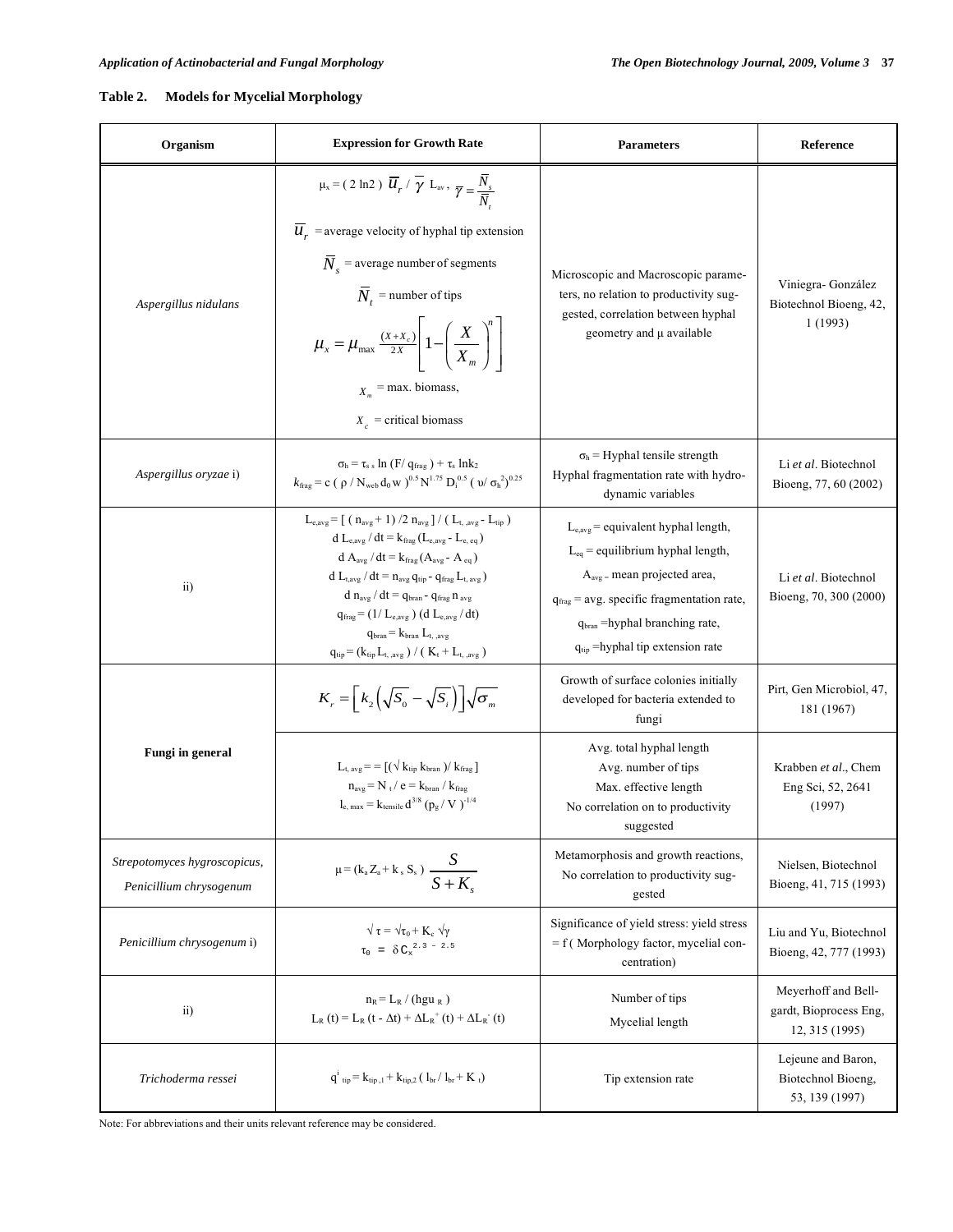medium has been analyzed for growth kinetics. The Verlhust or logistic model was tested and validated for fitting the substrate consumption (lactate and peptone), ammonia production, and proton transfer kinetics. The model is useful to analyze growth because it allows the characterization at the end of exponential phase and in the beginning of stationary phase [39]. Advances have been made in both empirical and mechanistic types of kinetic models. An insight of various kinetic and intraparticle phenomena represent within the system. Factors on modeling, basic kinetic equations, effect of environmental conditions on growth, death kinetics, and intraparticle phenomena in solid state fermentation have been reported by Mitchell *et al*. [40].

 Gierz and Bartinicki-Garcia [41] described a three-dimensional model of fungal morphogenesis based on the vesicle supply center concept. The 'neighbour-sensing' model brings together the basic essentials of hyphal growth kinetics into a vector-based mathematical model in which the growth vector of each virtual hyphal tip was calculated by reference to the surrounding virtual mycelium. This model can simulate growth on semisolid substrata like agar or soil, which enables realistic simulation of mycelial colonies of filamentous fungi grown on Petri-dish-style experimental conditions. The biomechanical models of hyphal growth in actinomycetes were investigated. This model exhibits realistic hyphal shapes and indicates a self-similar tip growth mechanism consistent with that observed experimentally [42]. A population- based morphologically structured model for hyphal growth and product formation in streptomycin fermentation was successfully applied to batch fermentation process [43].

 However, a relationship between the morphology and productivity is a complex phenomenon involving mass transport, molecular basis of morphological analysis, and flow behavior in mycelial structure [6].

 A new technique based on a fractal model has been developed to quantify the macroscopic morphology of mycelia. Studies show that the mycelial mass in the bioreactors can be treated as a fractal structure, with its fractal dimension being a quantitative morphological index [44]. To understand the generation of various colony patterns of filamentous fungi, a colony model with single- and multi-mycelial layers that originated by consuming a limited amount of nutrient was developed [45]. A model for branch initiation in *A. nidulans* is used to measure growth parameters. Kim *et al*. [46] reported the kinetic model to describe the morphological differentiation and the celphalosporin C produced from *Cephalosporium acremonium*. The proposed model is based on the total cell mass consisting of hyphae. Swollen hyphal fragments and arthrospores can only produce celphalosporin C. Some approximation has been made by considering total cell mass to correlate with antibiotics production [47].

## **CONCLUSIONS**

 Powerful methods to characterize and estimate morphological parameters have generated important data. However, correlation of physical parameters (viz., rheology, agitation intensity, dissolved oxygen level, pH, and temperature) of biological reaction media, cell mass, morphology, and productivity is yet to be developed to obtain a moderately simple model based on a sound mechanistic background with proper physiology of morphogenesis of filamentous organism. The highly structured model of Megee *et al*. [48] using 44 parameters cannot be experimentally validated so far [49]. At present, it is difficult to obtain a direct link between morphology and productivity. However, different models developed for fungal morphology can be modified and manipulated to explain the experimental methods to a large extent. One might consider with present-day knowledge of quantitative morphology to improve the performance of the bioreactor.

#### **REFERENCES**

- [1] El-Sabbagh N, McNeil B, Harvey LM. Dissolved carbondioxide effects on growth, nutrient consumption, penicillin synthesis and morphology in batch cultures of *Penicillium chryosogenium*. Enzyme Mirobial Technol 2006; 39: 185-90.
- [2] Znidařsič P, Pavko A. The morphology of filamentous fungi in submerged cultivations as a bioprocess parameter. Food Technol Biotechnol 2001; 39: 237-52.
- [3] Wang L, Ridgway D, Gu T, Murray M-Y. Effects of process parameters on heterologous protein production in *Aspergillus niger* fermentation. J Chem Technol Biotechnol 2003; 78: 1259-66.
- [4] Pappagianni M. Fungal morphology and metabolite production in submerged mycelial processes. Biotechnol Adv 2004; 22: 189-259.
- [5] Wang L, Ridgway D, Gu T, Moo-Young M. Bioprocessing strategies to improve heterologous protein production in filamentous fungal fermentations. Biotechnol Adv 2005; 23: 115-29.
- [6] Grimm LH, Kelly S, Krull R, Hempel DC. Morphology and productivity of filamentous fungi. Appl Microbiol Biotechnol 2005; 69: 375-84.
- [7] Pamboukian CRD, Facciotti MCR. Rheological and morphological characterization of *Streptomyces olindensis* growing in batch and fed-batch fermentations. Braz J Chem Eng 2005; 22: 31-40.
- [8] Malagnae F, Silar P. Non-Mendelian determinants of morphology in fungi. Curr Opinion Microbiol 2003; 6: 641-45.
- [9] Selbman L, Stingele F, Petruccioli M. Exoploysaccharide production by filamentous fungi: the example of *Botryosphaeria rhodina*. Antonie van Leeuwenhoek 2003; 84: 135-45.
- [10] Park EY, Hamanaka T, Higashiyama, Fujikawa S. Monitoring of morphological development of the arachidonic-acid-producing filamentous microorganism *Mortierella alpina*. Appl Microbiol Biotechnol 2002; 59: 706-12.
- [11] Vieheilig H , Alt-Hug M, Wiemken A, Boller T. Hyphal *in vitro* growth of the arbuscular mycorrhizal fungus *Gloumus mosseae* is affected by chitinase but not by  $\beta$ -1,3-glucanase. Mycorrhiza 2001; 11: 279-82.
- [12] Jayus McDougall BM, Seviour RJ. Factors affecting the synthesis of (1-3) and (1-6)- $\beta$ -glucanases by the fungus *Acremonium* sp. IMI383068 grown in batch culture. Enzyme Microbial Technol 2002; 31: 289-99.
- [13] Dynesen1 J, Nielsen J. Branching is coordinated with mitosis in growing hyphae of *Aspergillus nidulans*. Fungal Genetics Biol 2003; 40:15-24.
- [14] Nicolas-Santiago SD, Regalado-Gonzalez C, Garcia-Almendárez B, Fernández FJ, Téllez-Jurado A, Huerta-Ochoa S. Physiological, morphological, and mannanase production studies on *Aspergillus niger* UAM-GS1 mutants. Elec J Biotechnol 2006; 9: 50-60.
- [15] Feng K-C, Rou T-M, Liu B-L, Tzeng Y-M, Chang Y-N. Effect of fungal pellet size on the high yield production of destruxin b by *Metarhizium anisopliae*. Enzyme Microbial Technol 2004 ; 34: 22- 25.
- [16] Couri S, Pinto GAS, de Senna LF, Martelli HL. Influence of metal ions on pellet morphology and polygalacturonase synthesis by *Aspergillus niger* 3T5B8. Braz J Microbiol 2003; 34: 16-21.
- [17] Kacerm-Chaouche N, Maraihi Z, Destain J, Thonart P. Study of catalase production by an *Aspergillus phoenicis* mutant strain in date flour extract submerged cultures. Biotechnol Agron Soc Environ 2005; 9: 173-78.
- [18] Moreira MT, Sanroman A, Feijoo G, Lema JM. Control of pellet morphology of filamentous fungi in fluidized bed bioreactors by means of a pulsing flow. Application to *Aspergillus niger* and